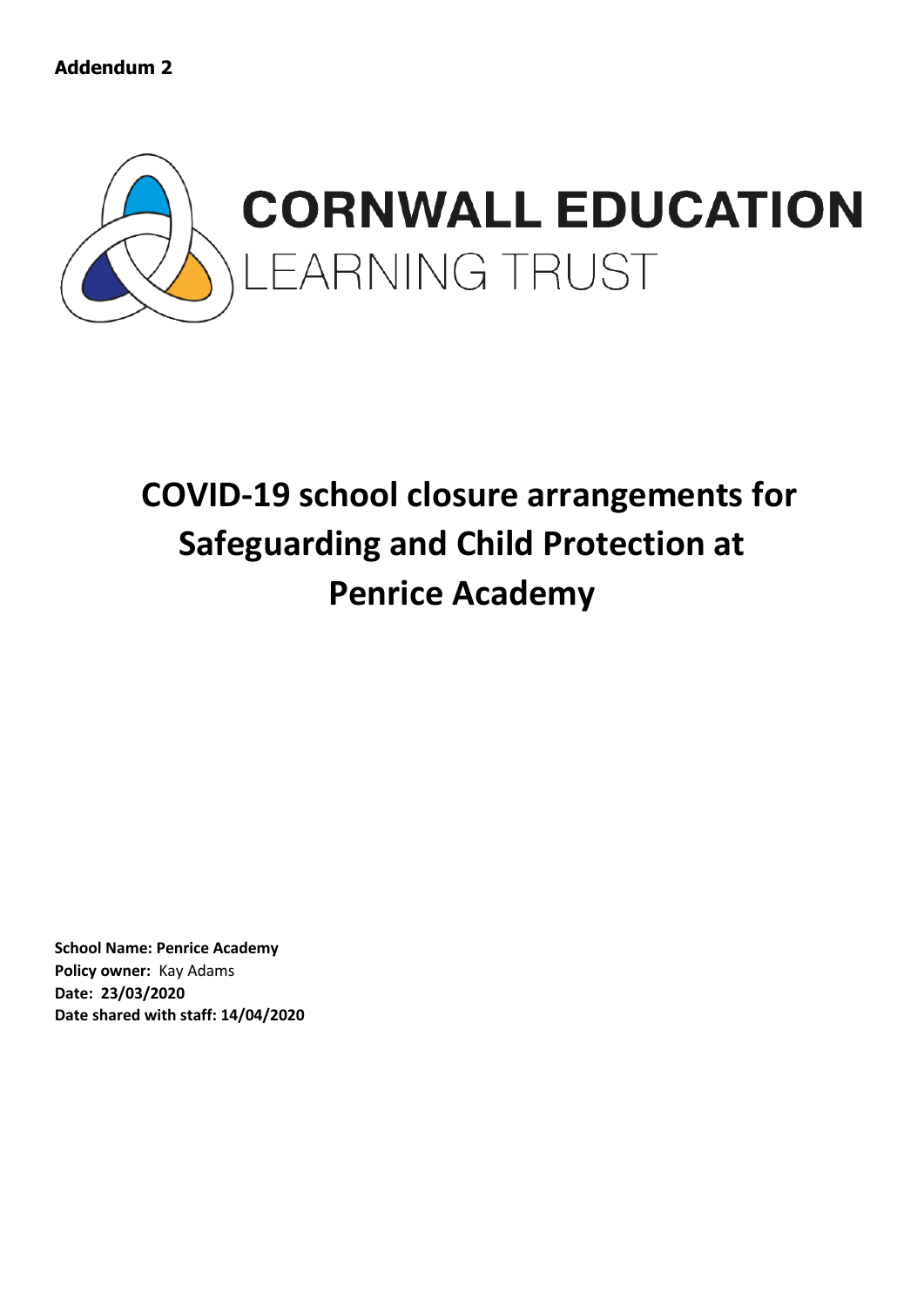From 23rd March 2020 parents were asked to keep their children at home, wherever possible, and for schools to remain open only for those children of workers critical to the COVID-19 response - who absolutely need to attend.

Schools and all childcare providers were asked to provide care for a limited number of children - children who are vulnerable, and children whose parents are critical to the COVID-19 response and cannot be safely cared for at home.

This addendum of the Penrice Academy Safeguarding and Child Protection policy contains details of our individual safeguarding arrangements in the following areas

## **Key contacts**

| Role                                            | <b>Name</b>                                       | <b>Contact number</b>       | Email                                              |
|-------------------------------------------------|---------------------------------------------------|-----------------------------|----------------------------------------------------|
| Designated<br>Safeguarding<br>Lead              | Kay Adams                                         | 01726 72163                 | kadams@penrice.gov.uk                              |
| Deputy<br>Designated<br>Safeguarding<br>Lead(s) | Cover DSL- Martin carter<br>Deputy-Heidi Spurgeon |                             | mcarter@penrice.org.uk<br>hspurgeon@penrice.org.uk |
| Headteacher                                     | Lucy Gambier                                      | 01726 72163                 | lgambier@penrice.org.uk                            |
| Trust<br>Safeguarding<br>Lead                   | Sarah Karkeek                                     | 07934298748<br>01637 800292 | skarkeek@celtrust.org                              |
|                                                 |                                                   |                             |                                                    |
| Chair of<br><b>Trustees</b>                     | Geoff Brown                                       |                             | gbrown@gov.celtrust.org                            |
| Safeguarding<br>Trustee                         | John Simeons                                      |                             | jsimeons@gov.celtrust.org                          |
| Whistleblowing<br>Trustee                       | Ashley Mann                                       |                             | amann@gov.celtrust.org                             |

## **Vulnerable children**

Vulnerable children include those who have a social worker and those children and young people up to the age of 25 with education, health and care (EHC) plans.

Those who have a social worker include children who have a Child Protection Plan and those who are looked after by the Local Authority. A child may also be deemed to be vulnerable if they have been assessed as being in need or otherwise meet the definition in section 17 of the Children Act 1989.

Those with an EHC plan will be risk-assessed in consultation with the Local Authority and parents, to decide whether they need to continue to be offered a school or college place in order to meet their needs, or whether they can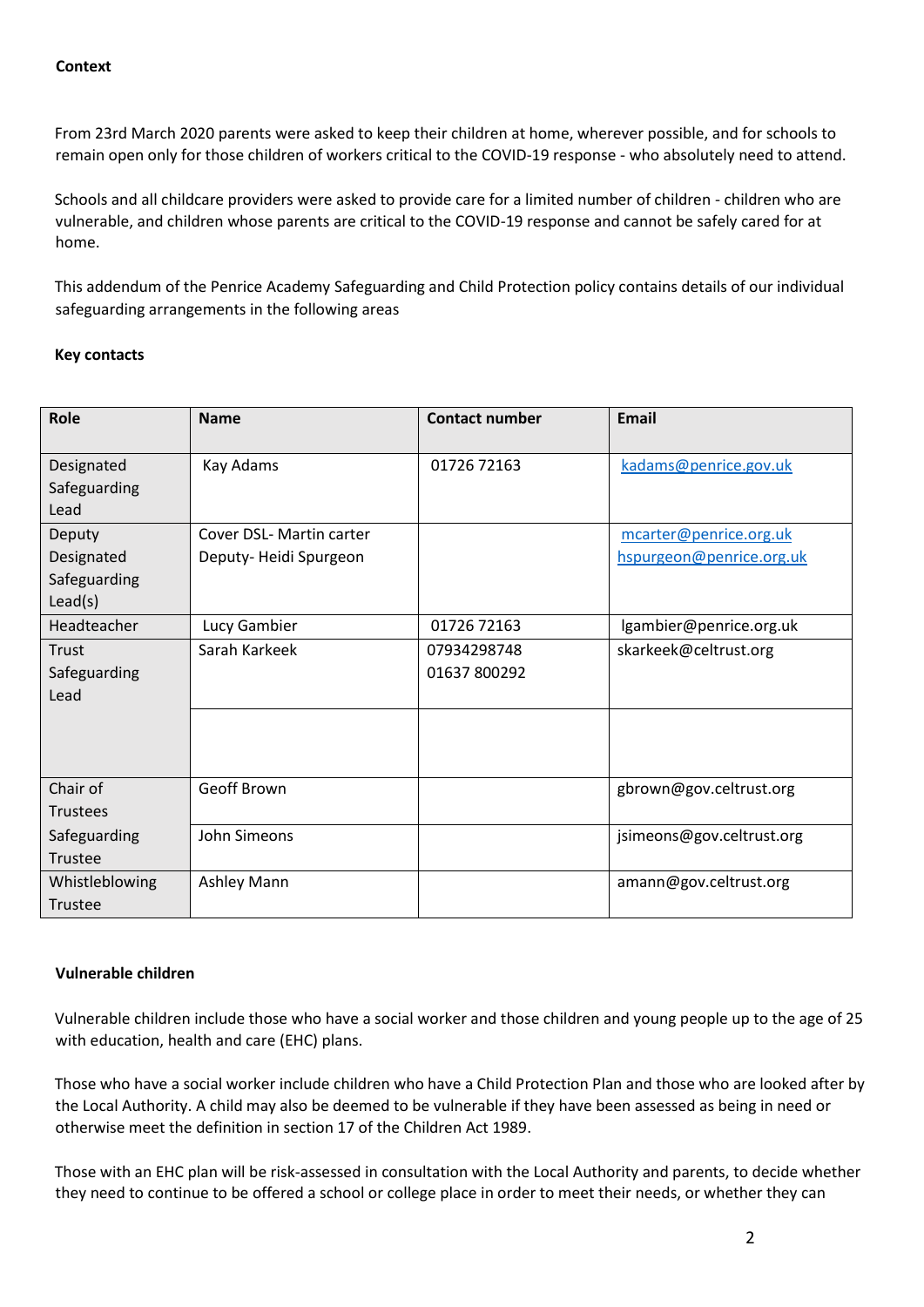safely have their needs met at home. This could include, if necessary, carers, therapists or clinicians visiting the home to provide any essential services. Many children and young people with EHC plans can safely remain at home.

Eligibility for free school meals in and of itself should not be the determining factor in assessing vulnerability.

Senior leaders, especially the Designated Safeguarding Lead (and deputy) know who our most vulnerable children are. They have the flexibility to offer a place to those on the edge of receiving children's social care support.

All CELT Schools will continue to work with and support children's social workers to help protect vulnerable children. This includes working with and supporting children's social workers and the local authority virtual school head (VSH) for looked-after and previously looked-after children. The lead person for this will be: Kay Adams

There is an expectation that vulnerable children who have a Social Worker, Child Protection plan, Child in Need plan or who are 'In Care' can have access to school during the closure period. This does not necessarily mean full time.

Clear and agreed arrangements should be made with the Social Worker and any other professionals involved to maintain existing networks of support for these children.

Weekly communication with the Lead Professional should take place and mutually agree a provision for the week ahead. This provision should be based on hierarchy of vulnerability, staff ratio, known staff in attendance, parent/carers ability to attend.

Where parents are concerned about the risk of the child contracting COVID19, Penrice Academy or the social worker will talk through these anxieties with the parent/carer following the advice set out by Public Health England.

Penrice Academy will encourage our vulnerable children and young people to attend a school, including remotely if needed.

## **Attendance monitoring**

Local authorities and education settings do not need to complete their usual day-to-day attendance processes to follow up on non-attendance.

Penrice Academy and social workers will agree with parents/carers whether children in need should be attending school . The DSL/DDSL from school name will then follow up on any pupil that they were expecting to attend, who does not. The DSL/DDSL from Penrice Academy will also follow up carer who has arranged care for their child(ren) and the child(ren) subsequently do not attend.

To support the above, Penrice Academy will, when communicating with parents/carers and carers, confirm emergency contact numbers are correct and ask for any additional emergency contact numbers where they are available.

In all circumstances where a vulnerable child does not take up their place at school, or discontinues, the DSL/DDSL of Penrice Academy will notify their social worker.

#### **Designated Safeguarding Lead**

Penrice Academy has a Designated Safeguarding Lead (DSL) and a Deputy DSL.

The Designated Safeguarding Lead is: Kay Adams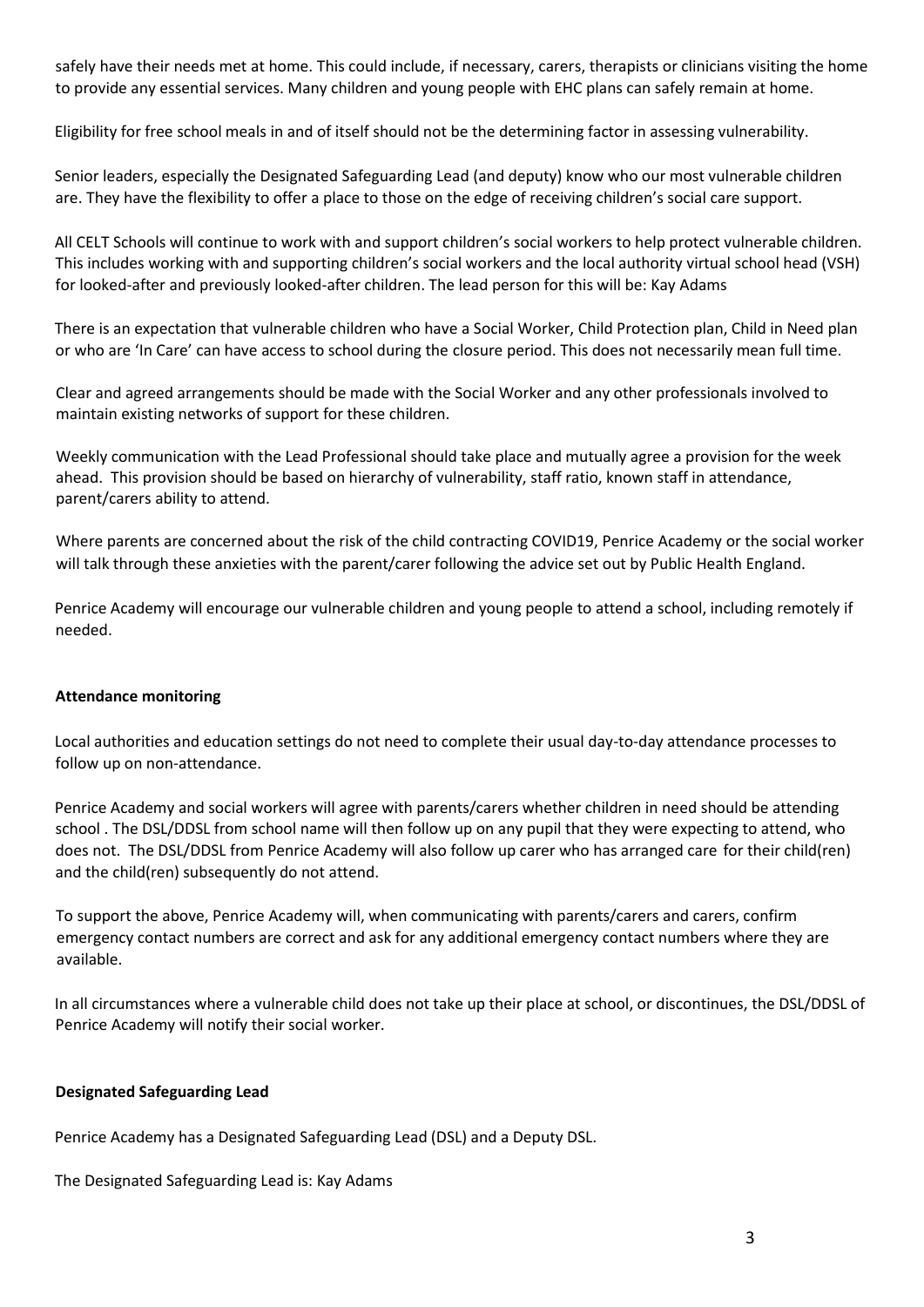The Deputy Designated Safeguarding Lead is: Cover DSL- Martin Carter and Deputy- Heidi Spurgeon

The optimal scenario is to have a trained DSL (or deputy) available on site. Where this is not the case a trained DSL (or deputy) will be available to be contacted via phone or online video - for example when working from home.

Where a trained DSL (or deputy) is not on site, in addition to the above, a senior leader will assume responsibility for co-ordinating safeguarding on site.

This might include updating Covid - 19 safeguarding contact record keeping sheet, managing access to CPOMS (where relevant) and liaising with the offsite DSL (or deputy) and as required liaising with children's social workers where they require access to children in need and/or to carry out statutory assessments at the school or college.

It is important that all Penrice Academy staff and volunteers have access to a trained DSL (or deputy). On each day staff on site will be made aware of that person is and how to speak to them.

The DSL will continue to engage with social workers, and attend all multi-agency meetings, which can be done remotely.

## **Reporting a concern**

Where staff have a concern about a child, they should continue to follow the process outlined in the school Safeguarding Policy, this includes making a report via CPOMS or via the schools safeguarding reporting procedure.

Staff should remember that they must report any concerns in the same way as they would if the school were open. In the event that a member of staff cannot access the relevant reporting system from home, they should email the Designated Safeguarding Lead and Headteacher, through an encrypted email. This will ensure that the concern is received.

Staff are reminded of the need to report any concern immediately and without delay.

Where staff are concerned about an adult working with children in the school, they should report the concern to the Headteacher. If there is a requirement to make a notification to the Headteacher whilst away from school, this should be done verbally and followed up with an encrypted email to the DSL and Headteacher.

Concerns around the Headteacher should be directed to the Trust Safeguarding Lead: Sarah Karkeek. Concerns around the Trust Safeguarding Lead should be directed to the Chair of Trustees: Geoff Brown.

CELT in partnership with LADO will continue to offer support in the process of managing allegations.

## **Safeguarding Training and induction**

DSL training is very unlikely to take place whilst there remains a threat of the COVID 19 virus.

For the period COVID-19 measures are in place, a DSL (or deputy) who has been trained will continue to be classed as a trained DSL (or deputy) even if they miss their refresher training.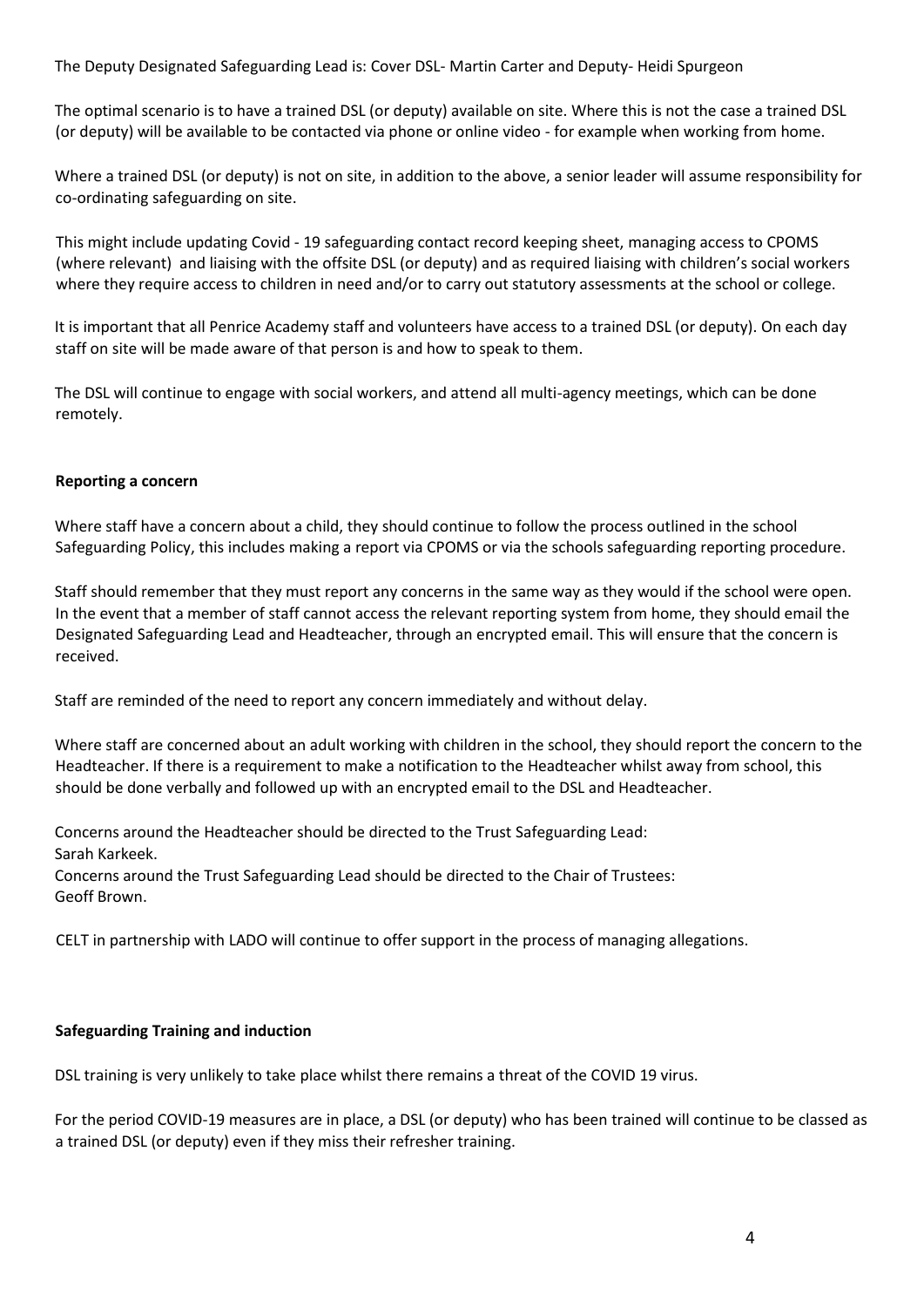All existing school staff have had safeguarding training and have read part 1 of Keeping Children Safe in Education (2019). The DSL should communicate with staff any new local arrangements, so they know what to do if they are worried about a child.

Where new staff are recruited, or new volunteers enter Penrice Academy, they will continue to be provided with a safeguarding induction.

If staff are deployed from another education or children's workforce setting to our school, we will take into account the DfE supplementary guidance on safeguarding children during the COVID-19 pandemic and will accept portability as long as the current employer confirms in writing that:-

- the individual has been subject to an enhanced DBS and children's barred list check
- there are no known concerns about the individual's suitability to work with children
- there is no ongoing disciplinary investigation relating to that individual.

Upon arrival, staff from outside of CELT will be given a copy of CELT's child protection policy, confirmation of local processes and confirmation of DSL arrangements.

For movement within the Trust the Hub Coordinator should seek assurance from the member of staff's Headteacher that they have received appropriate safeguarding training.

## **Safer recruitment/volunteers and movement of staff**

It remains essential that people who are unsuitable are not allowed to enter the children's workforce or gain access to children. When recruiting new staff, Penrice Academy will continue to follow the relevant safer recruitment processes for their setting, including, as appropriate, relevant sections in part 3 of Keeping Children Safe in Education (2019) (KCSIE).

In response to COVID-19, the Disclosure and Barring Service (DBS) has made changes to its guidance on standard and enhanced DBS ID checking to minimise the need for face-to-face contact.

Where Penrice Academy are utilising volunteers, we will continue to follow the checking and risk assessment process as set out in paragraphs 167 to 172 of KCSIE. Under no circumstances will a volunteer who has not been checked be left unsupervised or allowed to work in regulated activity.

Penrice Academy will continue to follow the legal duty to refer to the DBS anyone who has harmed or poses a risk of harm to a child or vulnerable adult. Full details can be found at paragraph 163 of KCSIE.

Penrice Academy will continue to consider and make referrals to the Teaching Regulation Agency (TRA) as per paragraph 166 of KCSIE and the TRA's 'Teacher misconduct advice for making a referral.

During the COVID-19 period all referrals should be made by emailing Misconduct.Teacher@education.gov.uk

Whilst acknowledging the challenge of the current National Emergency, it is essential from a safeguarding perspective that any school is aware, on any given day, which staff/volunteers will be in the school or academy, and that appropriate checks have been carried out, especially for anyone engaging in regulated activity. As such, Penrice Academy will continue to keep the single central record (SCR) up to date as outlined in paragraphs 148 to 156 in KCSIE.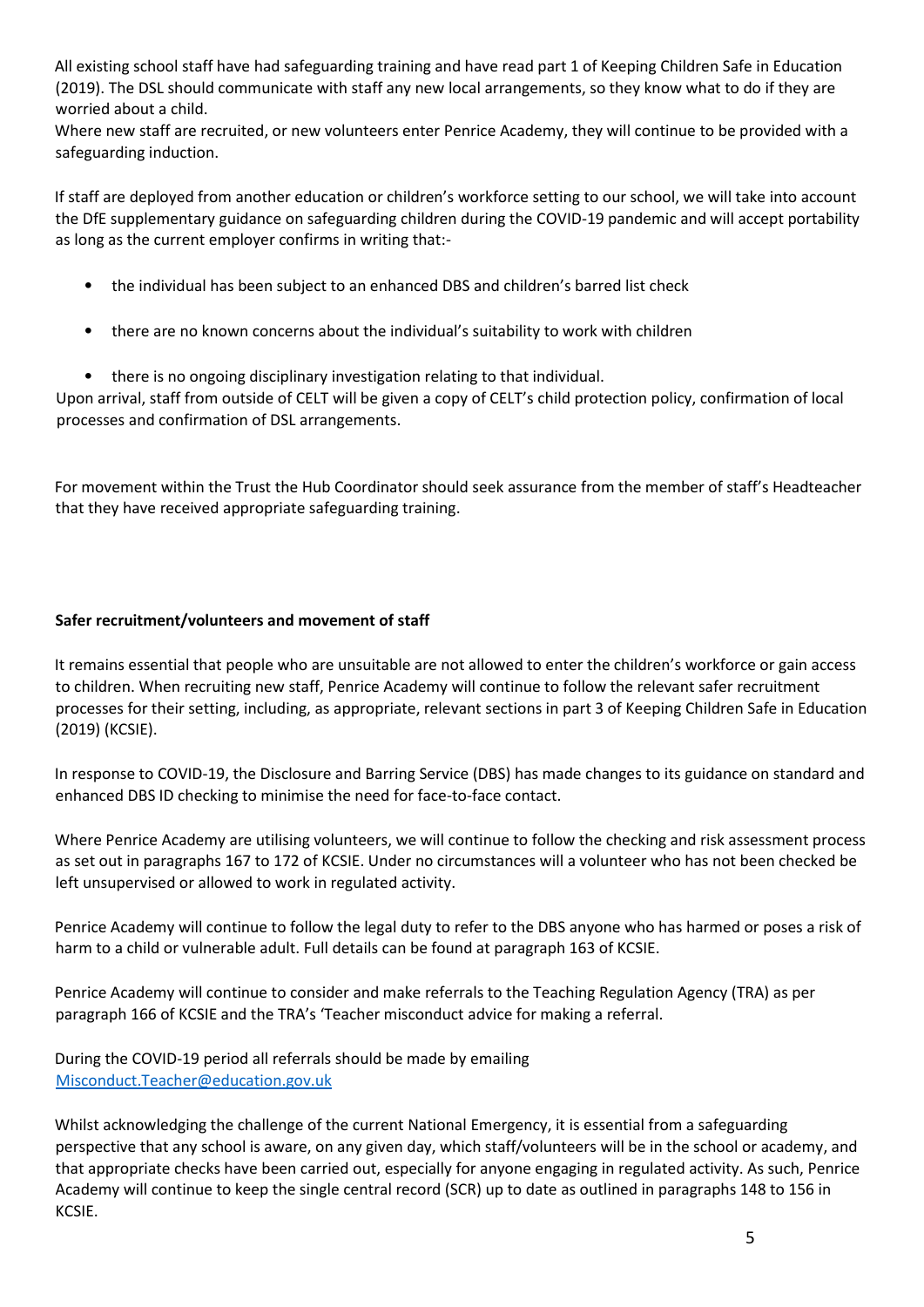## **Online safety in school**

Penrice Academy will continue to provide a safe environment, including online. This includes the use of an online filtering system.

Where students are using computers in school, appropriate supervision will be in place.

## **Children and online safety away from school**

It is important that all staff who interact with children, including online, continue to look out for signs a child may be at risk. Any such concerns should be dealt with as per the Child Protection Policy and where appropriate referrals should still be made to children's social care and as required, the police.

Online teaching should follow the same principles as set out in CELT's code of conduct.

Penrice Academy will ensure any use of online learning tools and systems is in line with privacy and data protection/GDPR requirements.

Below are some things to consider when delivering virtual lessons, especially where webcams are involved:

- No 1:1s, groups only
- Staff and children must wear suitable clothing, as should anyone else in the household.
- Any computers used should be in appropriate areas, for example, not in bedrooms; and the background should be blurred.
- The live class should be recorded so that if any issues were to arise, the video can be reviewed.
- Live classes should be kept to a reasonable length of time, or the streaming may prevent the family 'getting on' with their day.
- Language must be professional and appropriate, including any family members in the background.
- Staff must only use platforms provided or agreed by CELT to communicate with pupils
- Staff should record, the length, time, date and attendance of any sessions held.

The Department for Education is providing separate guidance on providing education remotely. It will set out 4 key areas that leaders should consider as part of any remote learning strategy. This includes the use of technology.

Recently published [guidance from the UK Safer Internet Centre on safe remote learning](https://swgfl.org.uk/resources/safe-remote-learning/) and from the [South West](https://static.lgfl.net/LgflNet/downloads/digisafe/Safe-Lessons-by-Video-and-Livestream.pdf)  [Grid for Learning on the use of videos and livestreaming](https://static.lgfl.net/LgflNet/downloads/digisafe/Safe-Lessons-by-Video-and-Livestream.pdf) could help plan online lessons and/or activities and plan them.

Parents should be guided to resources available form [https://www.saferinternet.org.uk](https://www.saferinternet.org.uk/) / (a partnership of 3 leading organisations: Childnet International, Internet Watch Foundation and SWGfL, with one mission – to promote the safe and responsible use of technology for young people.)

## **Mental Wellbeing**

Staff must monitor their own, their family and pupil's mental wellbeing. Every Mind Matters have developed specific resources and information to support your mental wellbeing during the coronavirus outbreak. The resources are free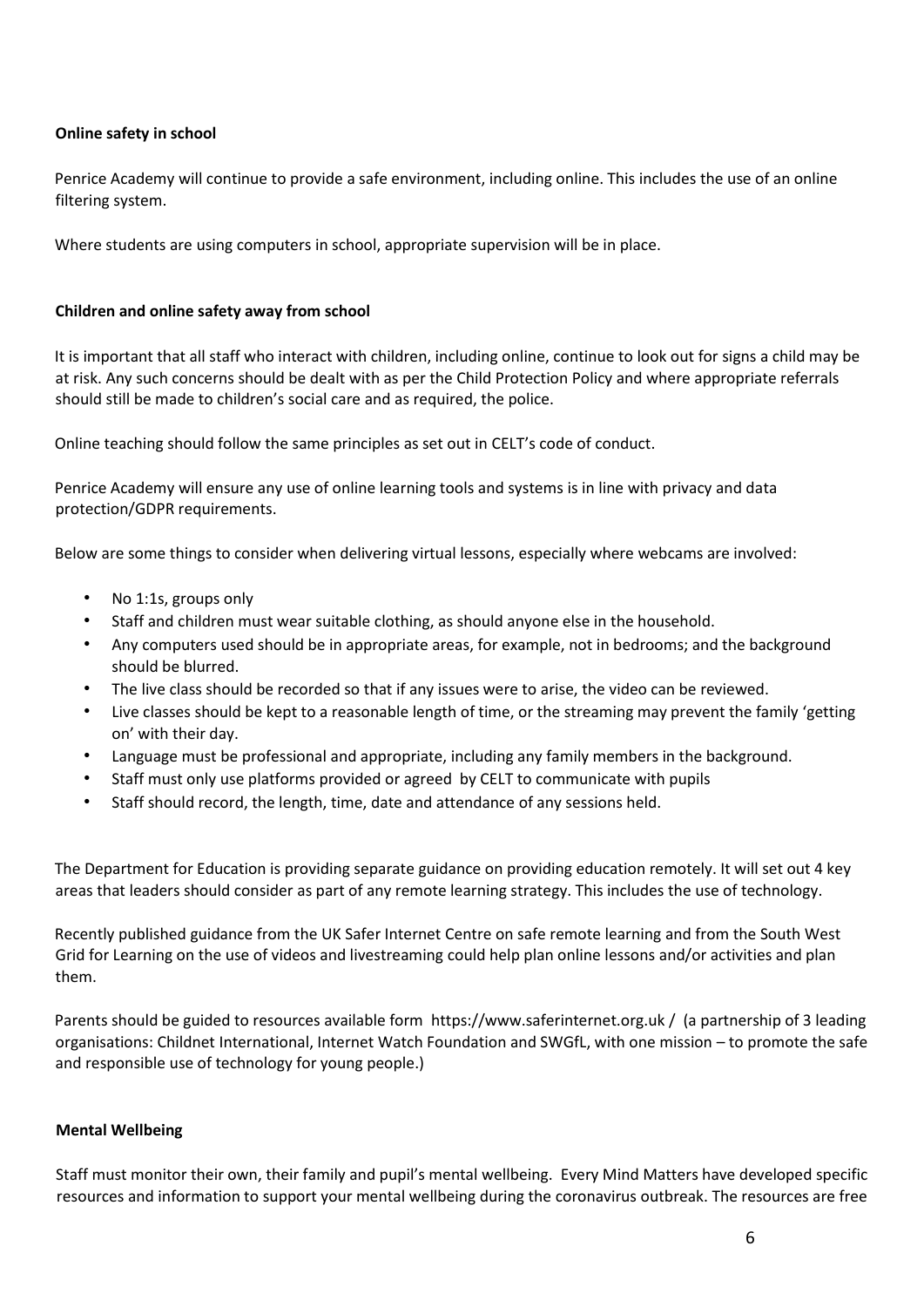to access and are approved by the NHS, and offer simple steps to take care of our mental wellbeing whilst we are in lockdown at home. Schools should ensure this information is shared on Social Media Platforms and during discussions with families[. https://www.nhs.uk/oneyou/every-mind-matters/](https://www.nhs.uk/oneyou/every-mind-matters/)

## **Supporting children not in school**

Penrice Academy is committed to ensuring the safety and wellbeing of all its pupils.

Where the DSL has identified a vulnerable child they should ensure that a robust communication plan is in place for that child and contact recorded on CELT's Covid - 19 safeguarding contact record keeping sheet.

The communication plans can include; remote contact, phone contact, door-step visits. Other individualised contact methods should be considered and recorded.

Penrice Academy and its DSL will work closely with all stakeholders to maximise the effectiveness of any communication plan.

This plan must be reviewed regularly (at least once a fortnight) and where concerns arise, the DSL will consider any referrals as appropriate.

Penrice Academy recognises that school is a protective factor for children and young people, and the current circumstances, can affect the mental health of pupils and their parents/carers. Teachers at Penrice Academy need to be aware of this in setting expectations of pupils' work where they are at home.

The school will share safeguarding and E-safety resources and key messages on its website and social media pages.

## **Supporting children in school**

All CELT schools are committed to ensuring the safety and wellbeing of all its students. We will ensure that where we care for children of critical workers and vulnerable children on site, we ensure appropriate support is in place for them. This will be bespoke to each child and recorded appropriately.

All CELT schools will continue to be a safe space for all children to attend and flourish. The Headteacher will ensure that appropriate staff are on site and staff to pupil ratio numbers are appropriate, to maximise safety.

Penrice Academy will refer to the Government guidance for education and childcare settings on how to implement social distancing and continue to follow the advice from Public Health England on handwashing and other measures to limit the risk of spread of COVID19.

Where Penrice Academy has concerns about the impact of staff absence – such as our Designated Safeguarding Lead or first aiders – will discuss them immediately with CELT.

## **Peer on Peer Abuse**

Penrice Academy recognises that during the closure a revised process may be required for managing any report of such abuse and supporting victims**.**